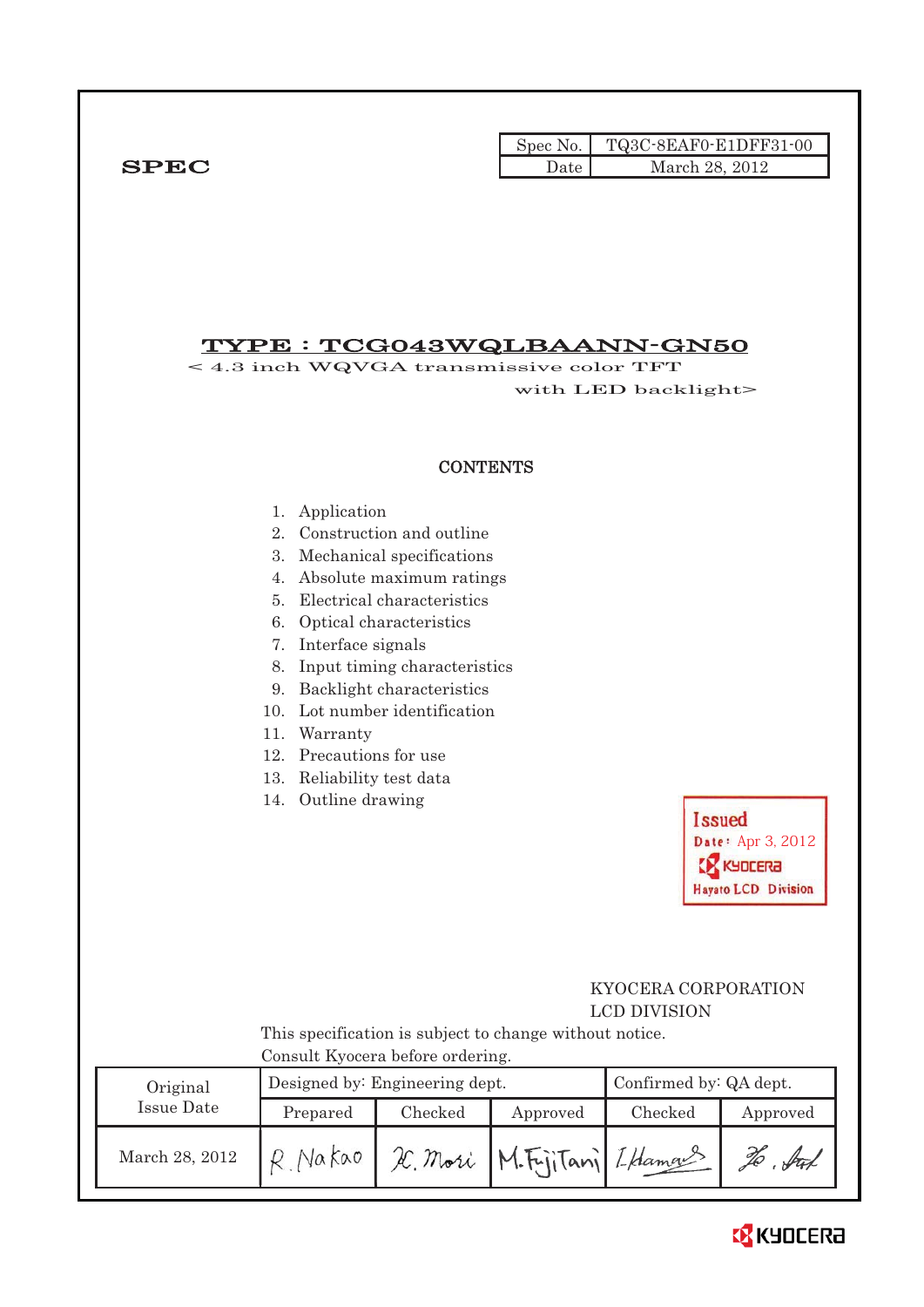# Warning

- 1. This Kyocera LCD module has been specifically designed for use only in electronic devices and industrial machines in the area of audio control, office automation, industrial control, home appliances, etc. The module should not be used in applications where the highest level of safety and reliability are required and module failure or malfunction of such module results in physical harm or loss of life, as well as enormous damage or loss. Such fields of applications include, without limitation, medical, aerospace, communications infrastructure, atomic energy control. Kyocera expressly disclaims any and all liability resulting in any way to the use of the module in such applications.
- 2. Customer agrees to indemnify, defend and hold Kyocera harmless from and against any and all actions, claims, damages, liabilities, awards, costs, and expenses, including legal expenses, resulting from or arising out of Customer's use, or sale for use, or Kyocera modules in applications.

# Caution

1. Kyocera shall have the right, which Customer hereby acknowledges, to immediately scrap or destroy tooling for Kyocera modules for which no Purchase Orders have been received from the Customer in a two-year period.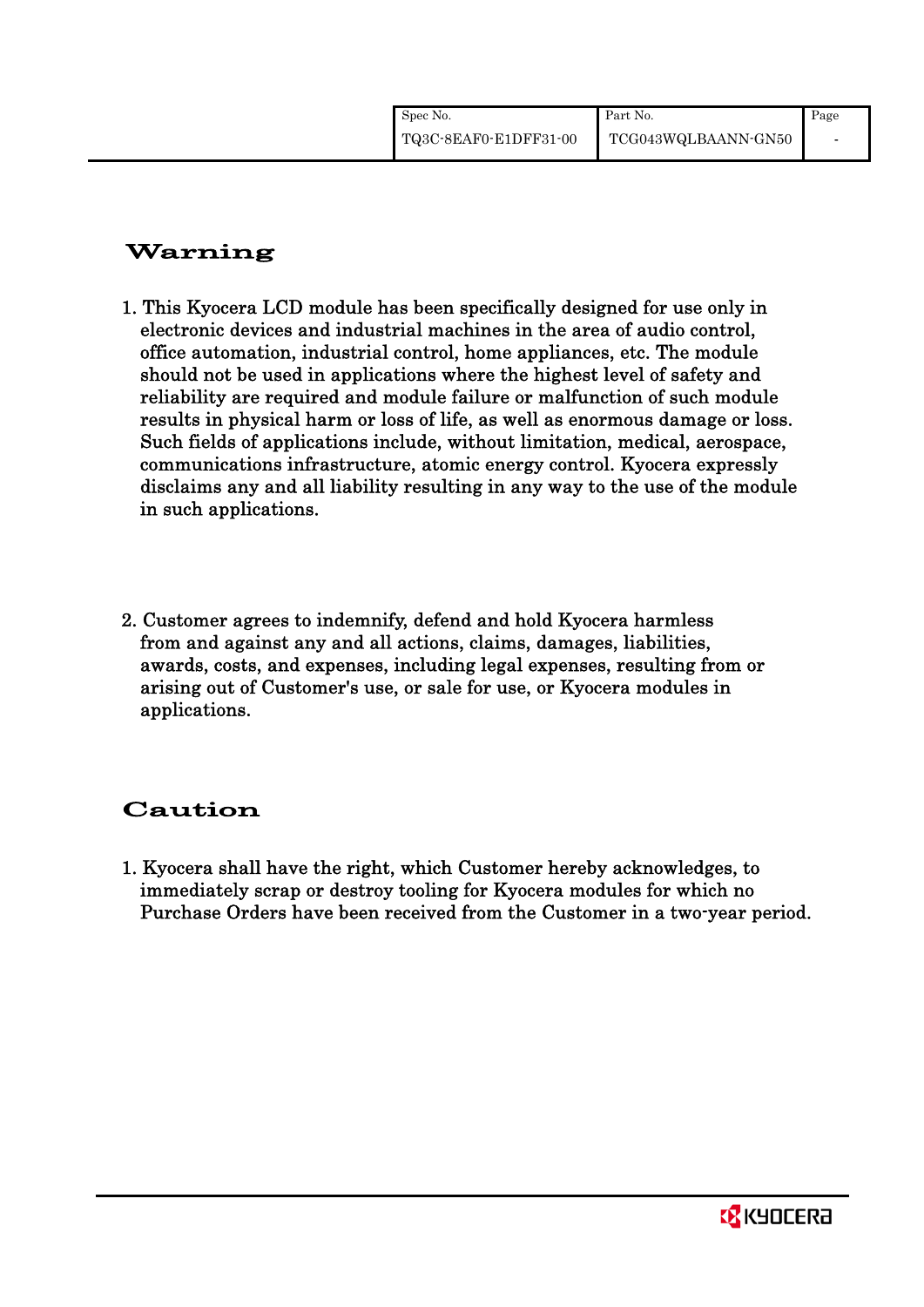|  | <b>O</b> KYOCERA |  |
|--|------------------|--|
|--|------------------|--|

|                                                            |                       |                                  |                                                    | Spec No.        |                                      | Part No.        |          | Pag |
|------------------------------------------------------------|-----------------------|----------------------------------|----------------------------------------------------|-----------------|--------------------------------------|-----------------|----------|-----|
|                                                            |                       |                                  | ${\bf TQ3C\text{-}SEAF0\text{-}E1DFF31\text{-}00}$ |                 | ${\tt TCG043WQLBAANN\mbox{-}GN50}$   |                 |          |     |
|                                                            |                       |                                  |                                                    | Revision record |                                      |                 |          |     |
| Designed by : Engineering dept.<br>Confirmed by : QA dept. |                       |                                  |                                                    |                 |                                      |                 |          |     |
|                                                            | ${\rm \textbf{Date}}$ | $\ensuremath{\mathrm{Prepared}}$ |                                                    | Checked         | ${\Large\bf Approved}$               | ${\it Checked}$ | Approved |     |
|                                                            |                       |                                  |                                                    |                 |                                      |                 |          |     |
|                                                            |                       |                                  |                                                    |                 |                                      |                 |          |     |
| ${\rm Rev. No.}$                                           | Date                  | Page                             |                                                    |                 | $\label{eq:2} \textbf{Descriptions}$ |                 |          |     |
|                                                            |                       |                                  |                                                    |                 |                                      |                 |          |     |
|                                                            |                       |                                  |                                                    |                 |                                      |                 |          |     |
|                                                            |                       |                                  |                                                    |                 |                                      |                 |          |     |
|                                                            |                       |                                  |                                                    |                 |                                      |                 |          |     |
|                                                            |                       |                                  |                                                    |                 |                                      |                 |          |     |
|                                                            |                       |                                  |                                                    |                 |                                      |                 |          |     |
|                                                            |                       |                                  |                                                    |                 |                                      |                 |          |     |
|                                                            |                       |                                  |                                                    |                 |                                      |                 |          |     |
|                                                            |                       |                                  |                                                    |                 |                                      |                 |          |     |
|                                                            |                       |                                  |                                                    |                 |                                      |                 |          |     |
|                                                            |                       |                                  |                                                    |                 |                                      |                 |          |     |
|                                                            |                       |                                  |                                                    |                 |                                      |                 |          |     |
|                                                            |                       |                                  |                                                    |                 |                                      |                 |          |     |
|                                                            |                       |                                  |                                                    |                 |                                      |                 |          |     |
|                                                            |                       |                                  |                                                    |                 |                                      |                 |          |     |
|                                                            |                       |                                  |                                                    |                 |                                      |                 |          |     |
|                                                            |                       |                                  |                                                    |                 |                                      |                 |          |     |
|                                                            |                       |                                  |                                                    |                 |                                      |                 |          |     |
|                                                            |                       |                                  |                                                    |                 |                                      |                 |          |     |
|                                                            |                       |                                  |                                                    |                 |                                      |                 |          |     |
|                                                            |                       |                                  |                                                    |                 |                                      |                 |          |     |
|                                                            |                       |                                  |                                                    |                 |                                      |                 |          |     |
|                                                            |                       |                                  |                                                    |                 |                                      |                 |          |     |
|                                                            |                       |                                  |                                                    |                 |                                      |                 |          |     |
|                                                            |                       |                                  |                                                    |                 |                                      |                 |          |     |
|                                                            |                       |                                  |                                                    |                 |                                      |                 |          |     |
|                                                            |                       |                                  |                                                    |                 |                                      |                 |          |     |
|                                                            |                       |                                  |                                                    |                 |                                      |                 |          |     |
|                                                            |                       |                                  |                                                    |                 |                                      |                 |          |     |
|                                                            |                       |                                  |                                                    |                 |                                      |                 |          |     |
|                                                            |                       |                                  |                                                    |                 |                                      |                 |          |     |
|                                                            |                       |                                  |                                                    |                 |                                      |                 |          |     |
|                                                            |                       |                                  |                                                    |                 |                                      |                 |          |     |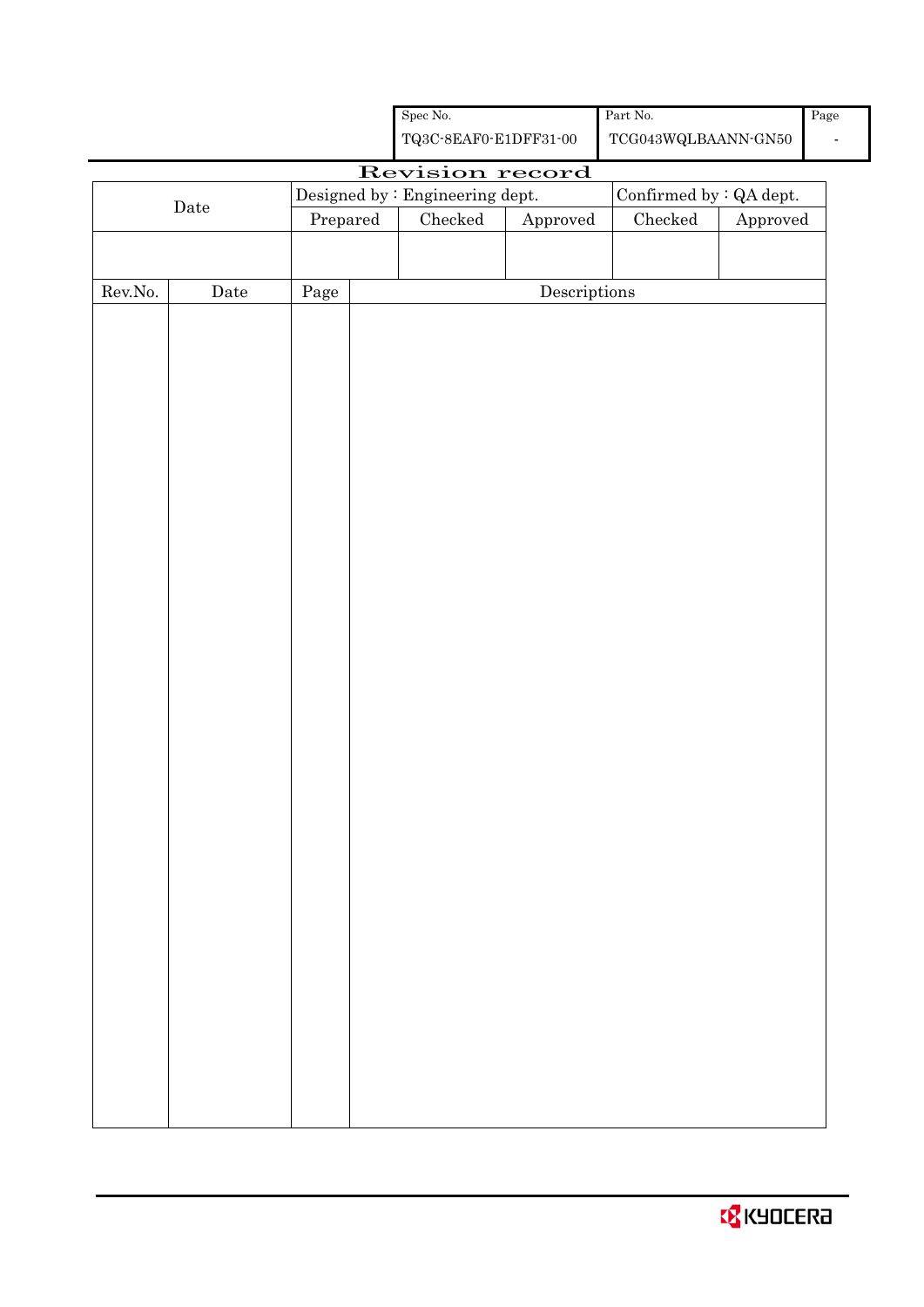## 1. Application

This document defines the specification of TCG043WQLBAANN-GN50. (RoHS Compliant)

## 2. Construction and outline

| LCD.               | : Transmissive color dot matrix type TFT             |
|--------------------|------------------------------------------------------|
| Backlight system   | : LED                                                |
| Polarizer          | $\therefore$ Glare treatment                         |
| Additional circuit | : Timing controller, Power supply $(3.3V)$ input)    |
|                    | (without constant current circuit for LED Backlight) |

## 3. Mechanical specifications

| <b>Item</b>                        | Specification                                            | Unit |
|------------------------------------|----------------------------------------------------------|------|
| Outline dimensions<br><sup>1</sup> | $105.5(W)\times 67.2(H)\times 5.9(D)$                    | mm   |
| Active area                        | $95.04(W)\times53.856(H)$<br>(10.9cm/4.3 inch(Diagonal)) | mm   |
| Dot format                         | $480 \times (R,G,B)(W) \times 272(H)$                    | dot  |
| Dot pitch                          | $0.198(W)\times0.198(H)$                                 | mm   |
| Base color<br>$\mathbf{2}$         | Normally White                                           |      |
| Mass                               | 75                                                       | g    |

1) Projection not included. Please refer to outline for details.

2) Due to the characteristics of the LCD material, the color varies with environmental temperature.

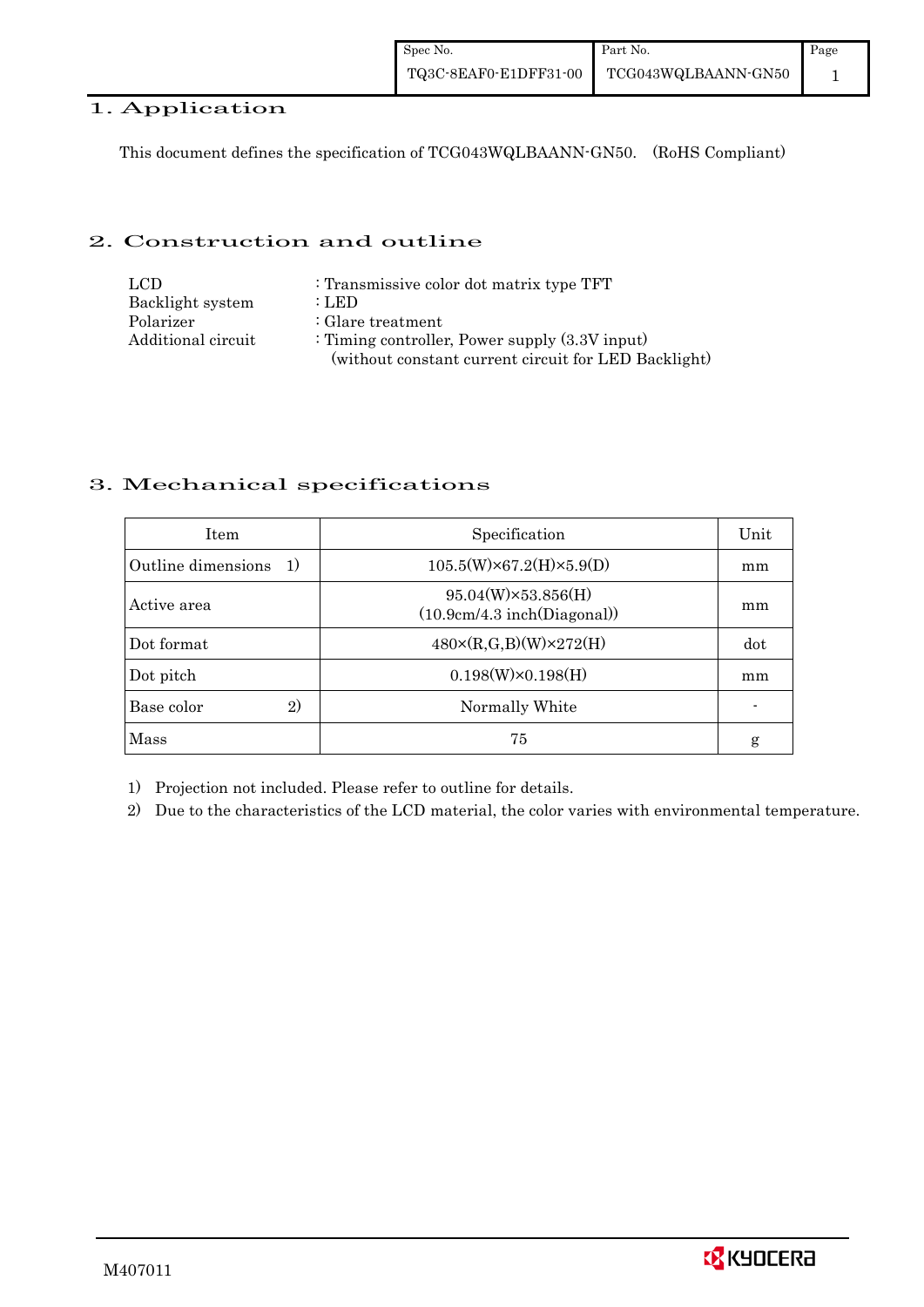### 4. Absolute maximum ratings

#### 4-1. Electrical absolute maximum ratings

| Item                 |              | Symbol       | Min.   | Max.         | Unit |
|----------------------|--------------|--------------|--------|--------------|------|
| Supply voltage       |              | $\rm V_{DD}$ | $-0.5$ | 5.0          |      |
| Input signal voltage |              | $\rm V_{IN}$ |        | $\rm V_{DD}$ |      |
| LED forward current  | $\mathbf{2}$ |              |        | 100          | mA   |

1) Input signal : DCLK, R0 R7, G0 G7, B0 B7, HSD, VSD, DE

2) For each "AN-CA"

#### 4-2. Environmental absolute maximum ratings

| Item                  |              | Symbol                   | Min.  | Max. | Unit      |
|-----------------------|--------------|--------------------------|-------|------|-----------|
| Operating temperature |              | Top                      | $-20$ | 70   | $\circ$ C |
| Storage temperature   | $\mathbf{2}$ | <b>T</b> <sub>STO</sub>  | $-30$ | 80   | $\circ$ C |
| Operating humidity    | 3)           | Hop                      | 10    | 4.   | %RH       |
| Storage humidity      | 3)           | <b>H</b> <sub>sto</sub>  | 10    | 4.   | %RH       |
| Vibration             |              | $\overline{\phantom{a}}$ | 5)    | 5)   |           |
| Shock                 |              |                          | 6)    | 6)   |           |

1) Operating temperature means a temperature which operation shall be guaranteed. Since display performance is evaluated at 25°C, another temperature range should be confirmed.

2) Temp. = -30°C 48h , Temp. = 80°C 168h

 Store LCD at normal temperature/humidity. Keep them free from vibration and shock. An LCD that is kept at a low or a high temperature for a long time can be defective due to other conditions, even if the low or high temperature satisfies the standard. (Please refer to "Precautions for Use" for details.)

- 3) Non-condensing
- 4) Temp. 40°C, 85%RH Max.
	- Temp. 40°C, Absolute humidity shall be less than 85%RH at 40°C.
- 5)

| Frequency       | 55 Hz<br>10       | Acceleration value            |
|-----------------|-------------------|-------------------------------|
| Vibration width | $0.15$ mm         | $(0.3 \quad 9 \text{ m/s}^2)$ |
| Interval        | $10 - 55 - 10$ Hz | minutes                       |

 2 hours in each direction X, Y, Z (6 hours total) EIAJ ED-2531

6) Acceleration: 490 m/s2, Pulse width: 11 ms 3 times in each direction:  $\pm X$ ,  $\pm Y$ ,  $\pm Z$ EIAJ ED-2531

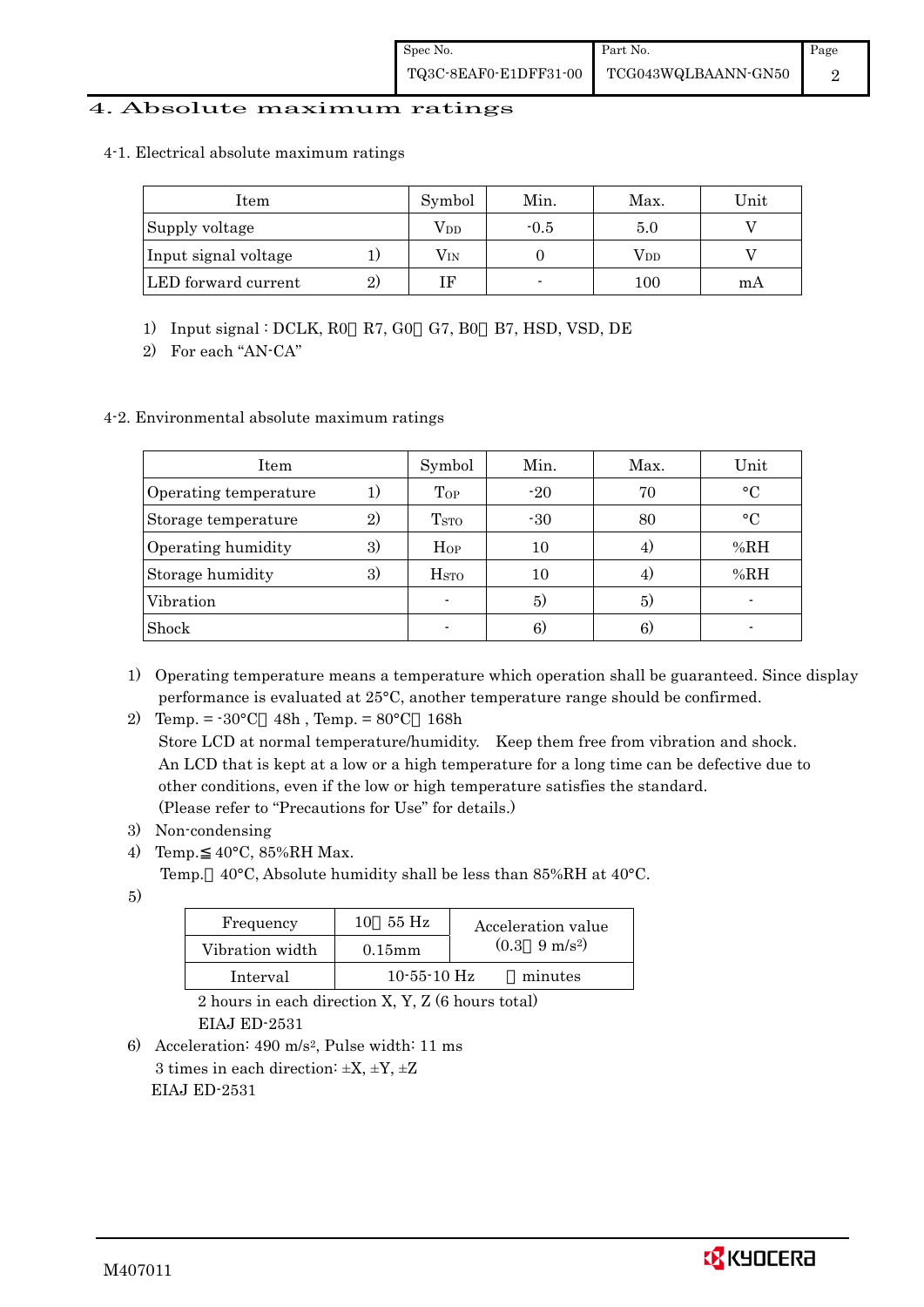| Spec No. | Part No.                                  | Page |
|----------|-------------------------------------------|------|
|          | TQ3C-8EAF0-E1DFF31-00 TCG043WQLBAANN-GN50 |      |

### 5. Electrical characteristics

|                      |    |                 |                          |                          |                          | Temp. $= -20$          | $70^{\circ}$ C |
|----------------------|----|-----------------|--------------------------|--------------------------|--------------------------|------------------------|----------------|
| Item                 |    | Symbol          | Condition                | Min.                     | Typ.                     | Max.                   | Unit           |
| Supply voltage       | 1) | $\rm V_{DD}$    | $\overline{\phantom{0}}$ | 3.0                      | 3.3                      | 3.6                    | V              |
| Current consumption  |    | $_{\rm{LDD}}$   | 2)                       | $\overline{\phantom{0}}$ | 14.2                     | 21.3                   | mA             |
|                      |    | $\rm V_{II}$    | "Low" level              | $\Omega$                 | $\overline{\phantom{0}}$ | 0.3V <sub>DD</sub>     | V              |
| Input signal voltage | 3) | V <sub>IH</sub> | "High" level             | 0.7V <sub>DD</sub>       |                          | <b>V</b> <sub>DD</sub> |                |

## 1) V<sub>DD</sub>-turn-on conditions



2) Display pattern:

| $V_{DD} = 3.3V$ , Temp. = $25^{\circ}C$ |                     |
|-----------------------------------------|---------------------|
| 123 456                                 | 1438 1439 1440(dot) |
| 1                                       |                     |
| $\overline{2}$                          |                     |
| 3                                       |                     |
| ٠<br>$\cdot$                            |                     |
| ٠<br>$\bullet$                          |                     |
| ٠<br>$\cdot$                            |                     |
| 271                                     |                     |
| 272                                     |                     |
| (dot)                                   |                     |
|                                         |                     |

3) Input signal : DCLK, R0 R7, G0 G7, B0 B7, HSD, VSD, DE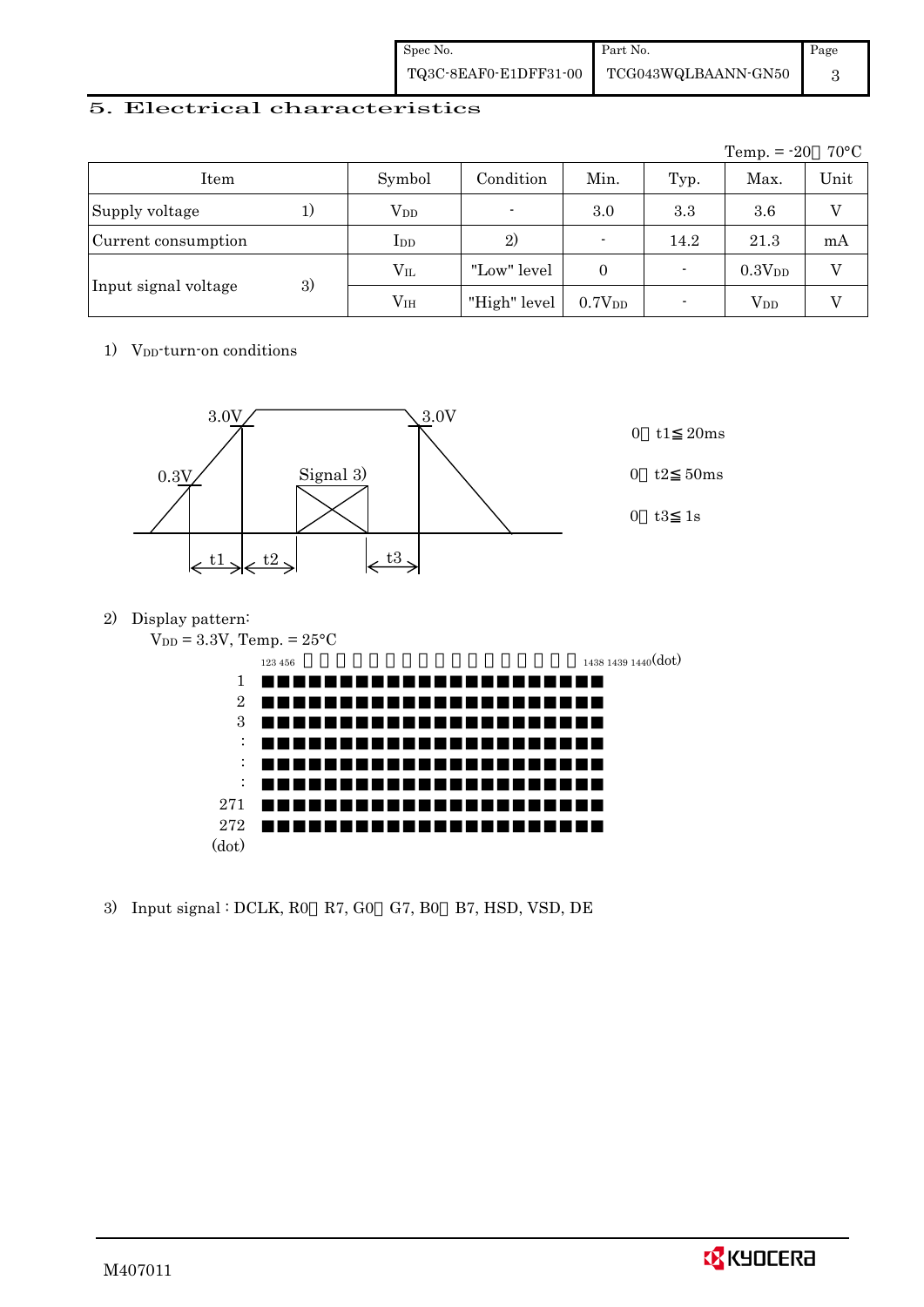| Spec No. | Part No.                                  | Page |
|----------|-------------------------------------------|------|
|          | TQ3C-8EAF0-E1DFF31-00 TCG043WQLBAANN-GN50 |      |

## 6. Optical characteristics

Measuring spot =  $6.0$ mm, Temp. =  $25^{\circ}$ C

|                                       | Item             |              | Condition           | Min.           | Typ.  | Max.  | Unit              |
|---------------------------------------|------------------|--------------|---------------------|----------------|-------|-------|-------------------|
| Response time                         |                  |              | $=0^{\circ}$<br>$=$ |                | 25    |       | ms                |
|                                       |                  | <b>UPPER</b> |                     |                | 60    |       |                   |
| Viewing angle range<br>View direction |                  | <b>LOWER</b> |                     | $\blacksquare$ | 65    |       | deg.              |
| $: 6$ o'clock                         |                  | <b>LEFT</b>  | CR<br>10            |                | 70    |       |                   |
|                                       | (Gray inversion) | $\phi$ RIGHT |                     |                | 70    |       | deg.              |
| Contrast ratio                        |                  |              | $=0^{\circ}$<br>$=$ | 245            | 350   |       | $\blacksquare$    |
| <b>Brightness</b>                     |                  |              | IF=60mA/Line        | 560            | 800   |       | cd/m <sup>2</sup> |
|                                       |                  | $\mathbf x$  |                     | 0.535          | 0.585 | 0.635 |                   |
|                                       | Red              | y            | $=0^{\circ}$<br>$=$ | 0.290          | 0.340 | 0.390 |                   |
|                                       |                  | $\mathbf x$  |                     | 0.310          | 0.360 | 0.410 |                   |
| Chromaticity                          | Green            | У            | $=0^{\circ}$<br>$=$ | 0.520          | 0.570 | 0.620 |                   |
| coordinates                           |                  | $\mathbf X$  |                     | 0.100          | 0.150 | 0.200 |                   |
|                                       | Blue             | у            | $=0^{\circ}$<br>$=$ | 0.085          | 0.135 | 0.185 |                   |
|                                       |                  | $\mathbf X$  |                     | 0.270          | 0.320 | 0.370 |                   |
|                                       | White            | $\mathbf y$  | $=0^\circ$<br>$=$   | 0.300          | 0.350 | 0.400 |                   |

6-1. Definition of contrast ratio

CR(Contrast ratio) Brightness with all pixels "White"

Brightness with all pixels "Black"

6-2. Definition of response time



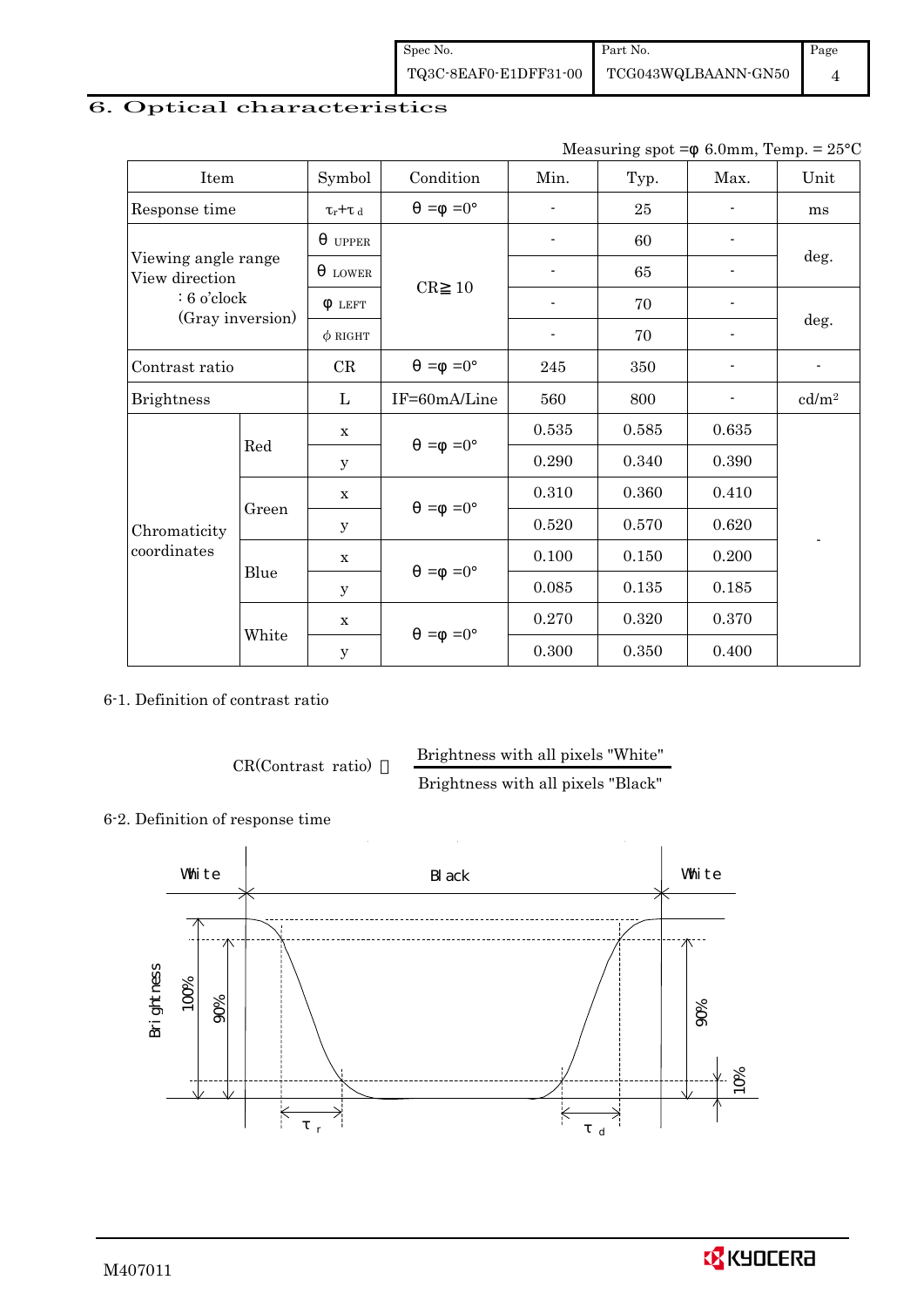| Spec No.              | Part No.            | Page |
|-----------------------|---------------------|------|
| TQ3C-8EAF0-E1DFF31-00 | TCG043WQLBAANN-GN50 |      |



6-4. Brightness measuring points



- 1) Rating is defined as the white brightness at center of display screen(3).
- 2) Measured 5 minutes after the LED is powered on. (Ambient temp.  $= 25^{\circ}$ C)

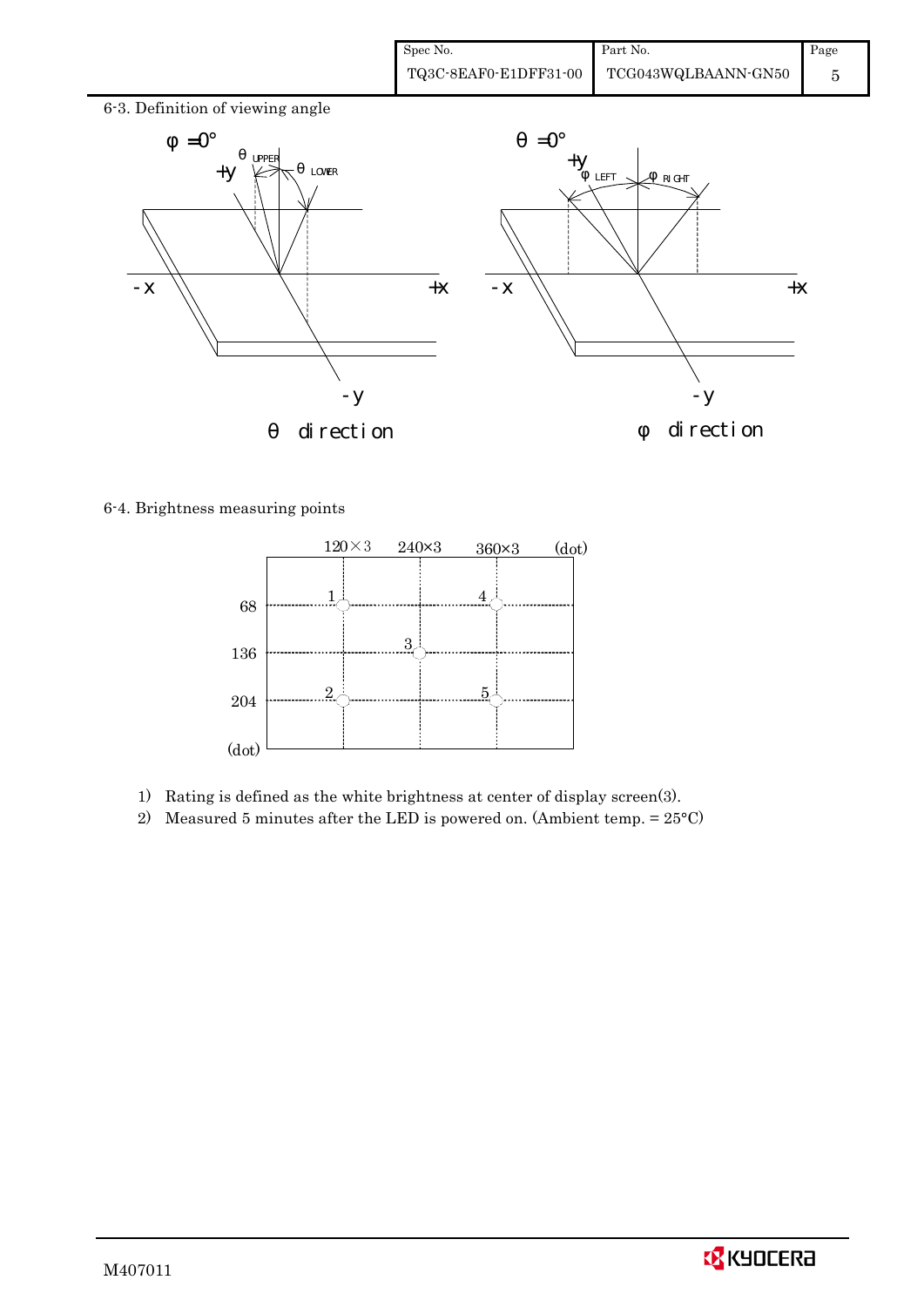## 7. Interface signals

7-1. LCD

| No.              | Symbol         | Description                                    | <b>Note</b> |
|------------------|----------------|------------------------------------------------|-------------|
| 1                | CA             | Cathode                                        |             |
| $\overline{2}$   | AN             | Anode                                          |             |
| 3                | <b>GND</b>     | <b>GND</b>                                     |             |
| $\overline{4}$   | $V_{DD}$       | Power supply                                   |             |
| $\bf 5$          | R <sub>0</sub> | RED data signal (LSB)                          |             |
| 6                | R1             | RED data signal                                |             |
| $\bf 7$          | $\mathbf{R}2$  | RED data signal                                |             |
| $8\,$            | R3             | RED data signal                                |             |
| $\boldsymbol{9}$ | R4             | RED data signal                                |             |
| 10               | R5             | RED data signal                                |             |
| 11               | R6             | RED data signal                                |             |
| 12               | R7             | RED data signal (MSB)                          |             |
| 13               | G <sub>0</sub> | GREEN data signal (LSB)                        |             |
| 14               | G1             | GREEN data signal                              |             |
| 15               | G <sub>2</sub> | GREEN data signal                              |             |
| 16               | G <sub>3</sub> | <b>GREEN</b> data signal                       |             |
| 17               | G <sub>4</sub> | GREEN data signal                              |             |
| 18               | G5             | <b>GREEN</b> data signal                       |             |
| 19               | G <sub>6</sub> | GREEN data signal                              |             |
| 20               | G7             | GREEN data signal (MSB)                        |             |
| 21               | B <sub>0</sub> | BLUE data signal (LSB)                         |             |
| 22               | B1             | BLUE data signal                               |             |
| 23               | B <sub>2</sub> | BLUE data signal                               |             |
| 24               | B <sub>3</sub> | BLUE data signal                               |             |
| $25\,$           | <b>B4</b>      | BLUE data signal                               |             |
| 26               | B <sub>5</sub> | BLUE data signal                               |             |
| 27               | B <sub>6</sub> | BLUE data signal                               | 1)          |
| 28               | $\mathbf{B}7$  | BLUE data signal (MSB)                         |             |
| 29               | <b>GND</b>     | <b>GND</b>                                     |             |
| 30               | <b>DCLK</b>    | Pixel clock                                    |             |
| 31               | <b>DISP</b>    | DISP="H", Display on                           |             |
|                  |                | DISP="L", Display off, All outputs are High-Z. |             |
| $32\,$           | <b>HSD</b>     | Horizontal synchronous signal                  |             |
| 33               | <b>VSD</b>     | Vertical synchronous signal                    |             |
| $34\,$           | DE             | Data Enable                                    |             |
| 35               | $\rm NC$       | No connect                                     |             |
| 36               | <b>GND</b>     | <b>GND</b>                                     |             |
| 37               | $\rm NC$       | No connect                                     |             |
| 38               | NC             | No connect                                     |             |
| 39               | NC             | No connect                                     |             |
| 40               | NC             | No connect                                     |             |

Recommended matching FFC or FPC 0.5mm pitch

LCD connector (Reference) 08 6212 040 340 800+ (KYOCERA-ELCO)

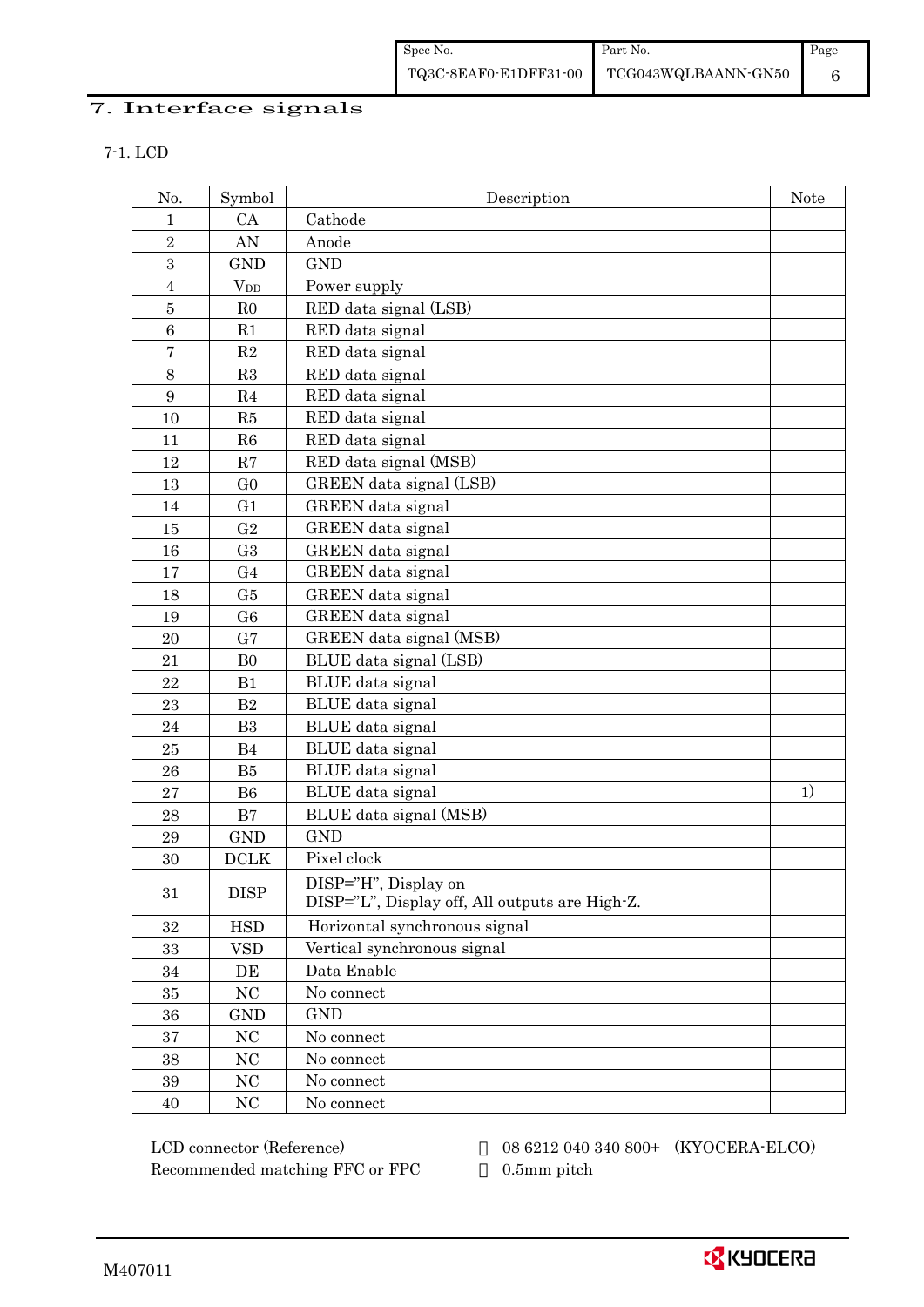## 8. Input timing characteristics

## 8-1. Clock and Data Input Timing Diagram





#### 8-2. AC Electrical characteristics

| Parameters          | Symbol | Min. | Typ. | Max. | Unit        | Condition  |
|---------------------|--------|------|------|------|-------------|------------|
| Input Output timing |        |      |      |      |             |            |
| DCLK clock time     | Tdk    | 33.3 |      |      | ns          | DCLK=30MHz |
| Clock rising time   | Trck   |      |      | 9    | ns          |            |
| Clock falling time  | Tfck   |      |      | 9    | ns          |            |
| HSD width           | Thw    | 1    |      |      | <b>DCLK</b> |            |
| HSD period time     | Th     | 55   | 60   | 65   | $\mu s$     |            |
| HSD setup time      | Thsu   | 12   |      |      | ns          |            |
| HSD hold time       | Thhd   | 12   |      |      | ns          |            |
| VSD width           | Tvw    | 1    |      |      | Th          |            |
| VSD setup time      | Tvsu   | 12   |      |      | ns          |            |
| VSD hold time       | Tyhd   | 12   |      |      | ns          |            |
| Data setup time     | Tdasu  | 12   |      |      | ns          |            |
| Data hold time      | Tdahd  | 12   |      |      | ns          |            |
| DE setup time       | Tdesu  | 12   |      |      | ns          |            |
| DE hold time        | Tdshd  | 12   |      |      | ns          |            |

## 8-3. Output timing table

| Parameters      | Symbol | Min. | Typ. | Max. | Unit | Condition |
|-----------------|--------|------|------|------|------|-----------|
| DCLK frequency  | Felk   |      |      | 12   | MHz  |           |
| DCLK cycle time | Tclk   | 83   | 110  | 200  | ns   |           |
| DCLK pulse duty | Tcwh   | 40   | 50   | 60   | $\%$ |           |

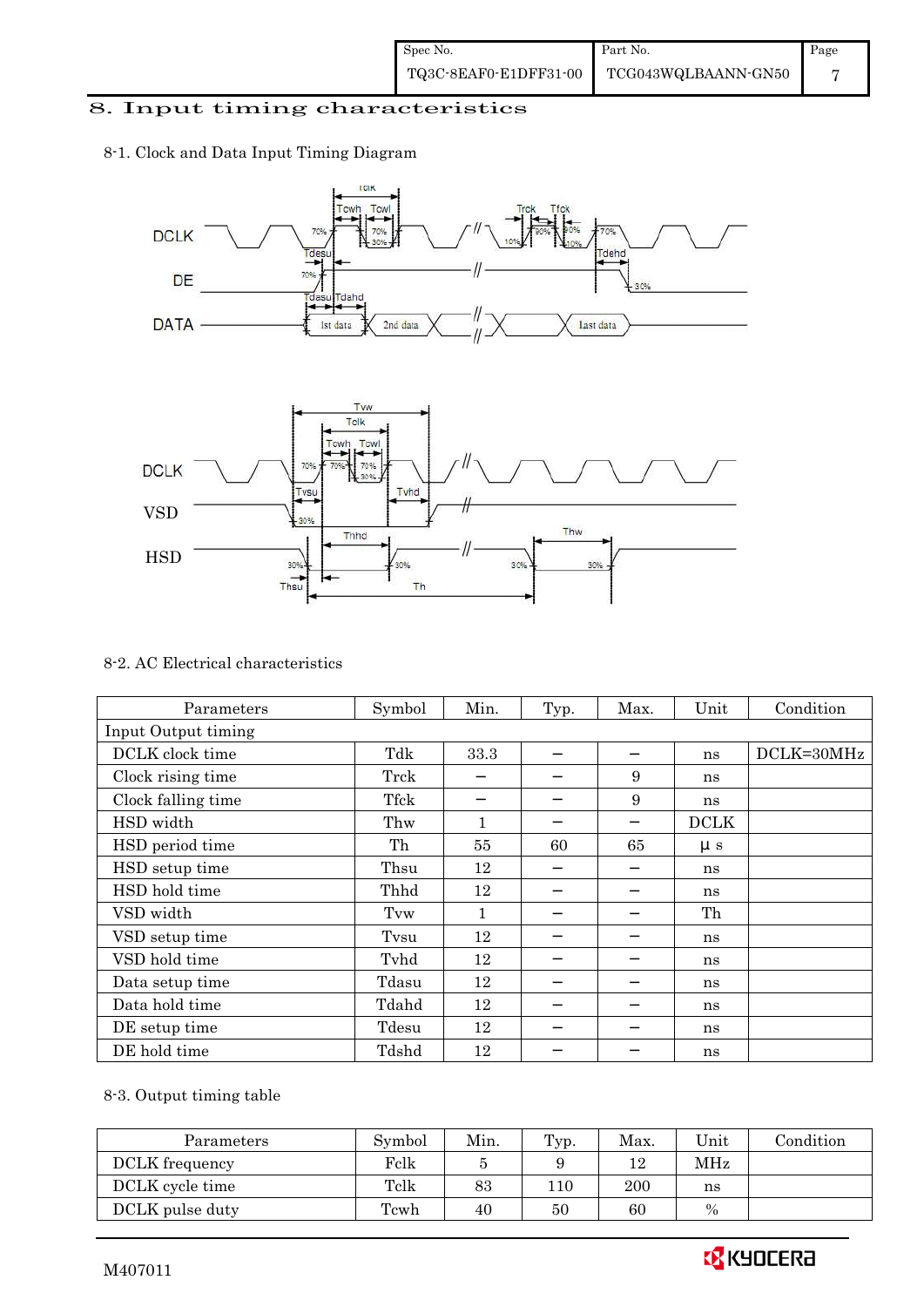8-4. Data Input format



| Parameters            | Symbol | Min.           | Typ.           | Max. | Unit        | Condition |
|-----------------------|--------|----------------|----------------|------|-------------|-----------|
| <b>DCLK</b> frequency | Felk   | 5              | 9              | 12   | MHz         |           |
| VSD period time       | Tv     | 277            | 288            | 400  | Η           |           |
| VSD display area      | Tvd    |                | 272            |      | Η           |           |
| VSD back porch        | Tybp   | 3              | 8              | 31   | H           |           |
| VSD front porch       | Tyfp   | $\overline{2}$ | 8              | 97   | Η           |           |
| HSD period time       | Th     | 520            | 525            | 800  | <b>DCLK</b> |           |
| HSD display area      | Thd    |                | 480            |      | <b>DCLK</b> |           |
| HSD back porch        | Thbp   | 36             | 40             | 255  | <b>DCLK</b> |           |
| HSD front porch       | thfp   | 4              | $\overline{5}$ | 65   | <b>DCLK</b> |           |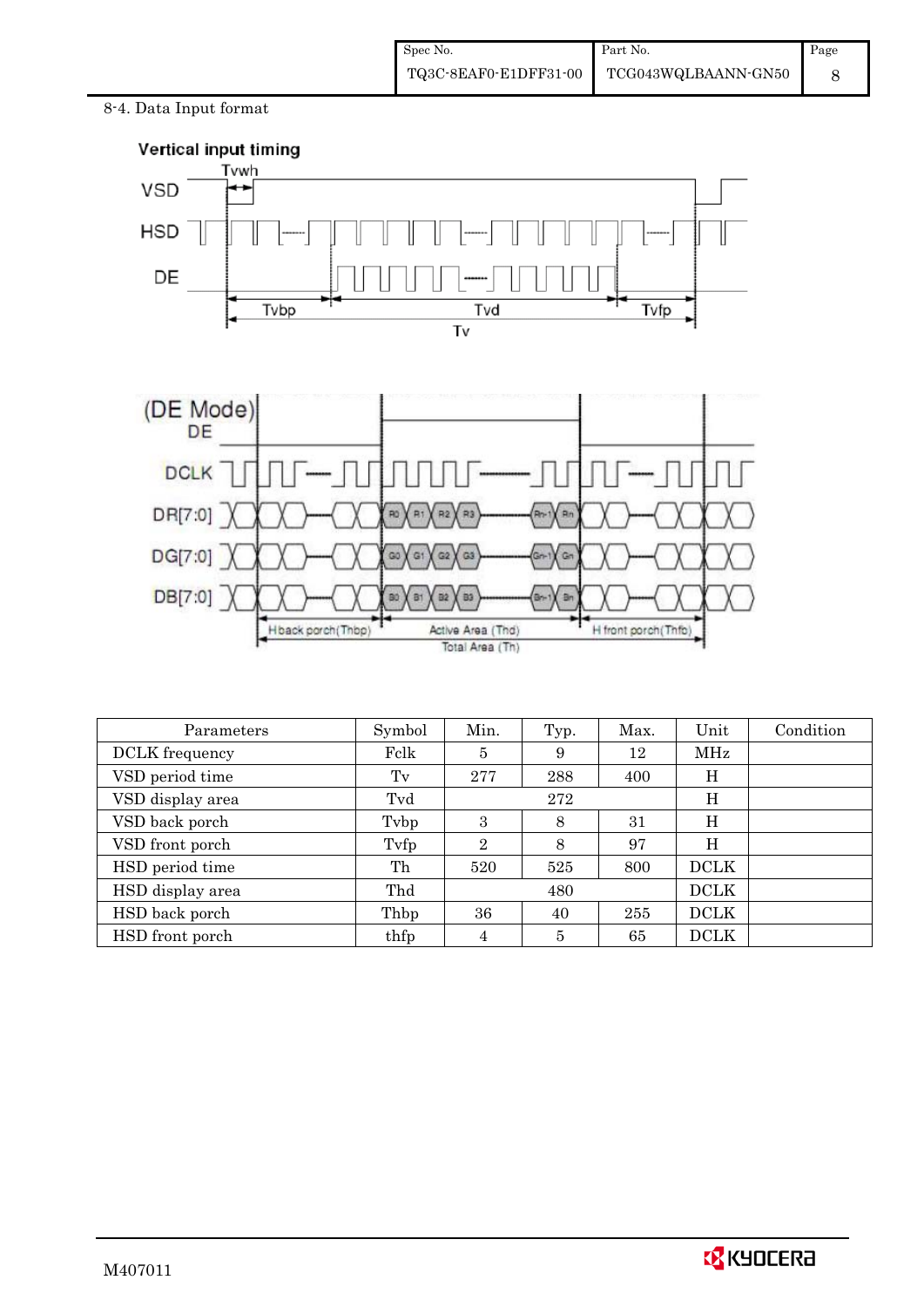#### 8-5. Power sequence

Power on sequence



#### Power off sequence



### 9. Backlight characteristics

| Item                |        | Symbol | Min.                     | Typ.   | Max.   | Unit | Note                         |
|---------------------|--------|--------|--------------------------|--------|--------|------|------------------------------|
| Forward current     | 1)     | ΙF     | $\blacksquare$           | 60     | ۰.     | mA   | $Ta = -20$<br>$70^{\circ}$ C |
|                     |        |        |                          | 22.0   | 25.8   |      | IF=60mA, Ta= $-20$           |
| Forward voltage     | 1)     | VF     | $\blacksquare$           | 21.0   | 24.7   |      | IF=60mA, Ta= $25$            |
|                     |        |        | $\blacksquare$           | 20.4   | 24.1   |      | IF=60mA, Ta=70               |
| Operating life time | 2), 3) | T      | $\overline{\phantom{0}}$ | 70,000 | $\sim$ | h    | IF=60mA, Ta= $25$            |

- 1) For each "AN-CA"
- 2) When brightness decrease 50% of minimum brightness. The average life of a LED will decrease when the LCD is operating at higher temperatures.
- 3) Life time is estimated data.(Condition : IF=60mA, Ta=25 in chamber).
- 4) An input current below 15 mA may reduce the brightness uniformity of the LED backlight. This is because the amount of light from each LED chip is different. Therefore, please evaluate carefully before finalizing the input current.

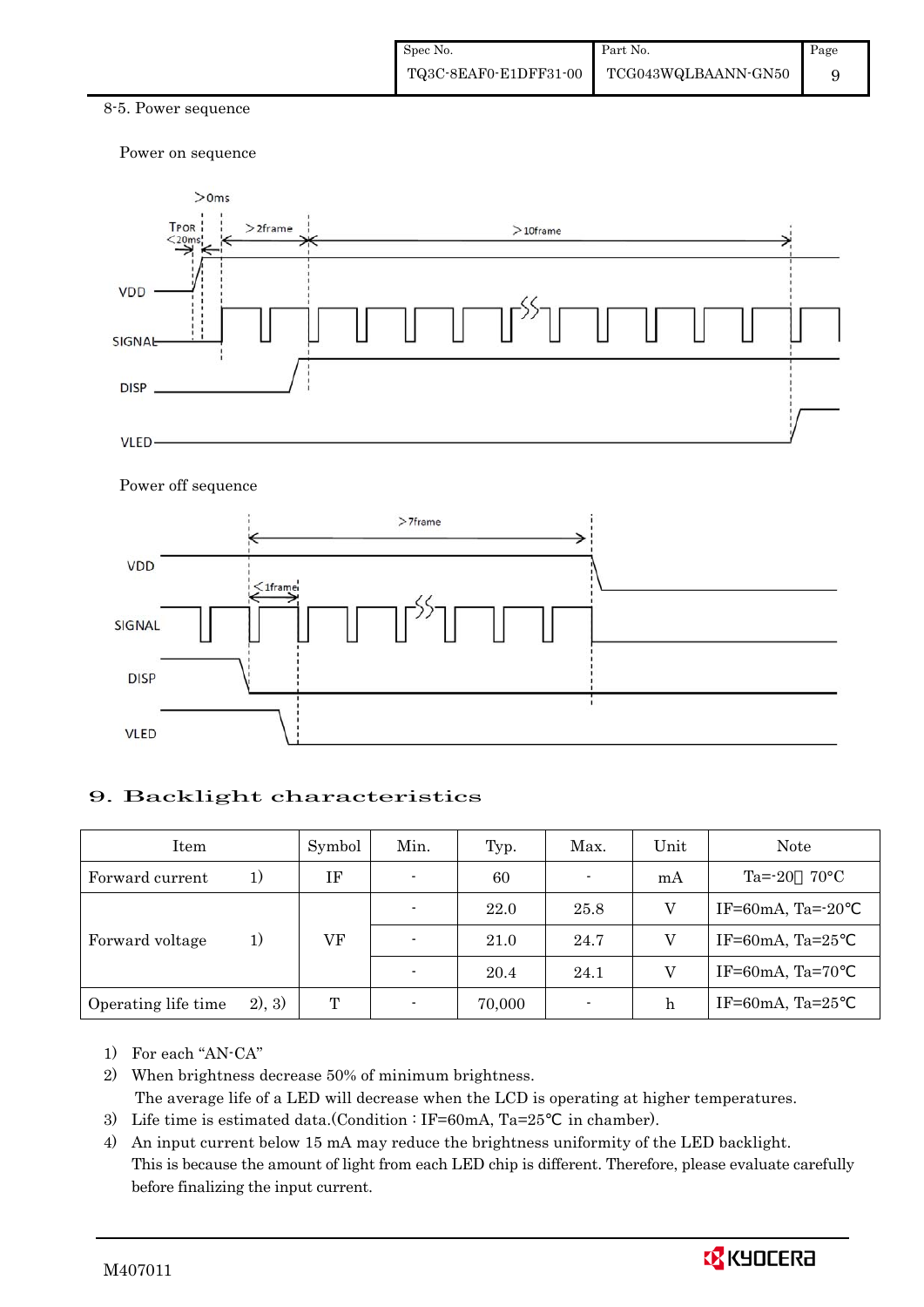## 10. Lot number identification

The lot number shall be indicated on the back of the backlight case of each LCD.

TCG043WQLBAANN-GN50 - □□ - □□ - □ MADE IN □□□□□ ↓ ↓ ↓ ↓ ↓  $12 \quad 3 \quad 4$  5

- No1. No5. above indicate
	- 1. Year code
		- 2. Month code
		- 3. Date
		- 4. Version Number
		- 5. Country of origin (Japan or China)

| Year | 2012 | 2013 | 2014 | 2015 | 2016 | 2017 |
|------|------|------|------|------|------|------|
| Code |      |      |      |      |      |      |

| Month      | Jan. | Feb. | Mar. | Apr. | May | Jun. |
|------------|------|------|------|------|-----|------|
| $\rm Code$ |      |      |      |      |     |      |

| Month      | Jul. | Aug. | Sep. | $_{\rm Oct.}$ | Nov. | Dec. |
|------------|------|------|------|---------------|------|------|
| $\rm Code$ |      |      |      | v             |      |      |

### 11. Warranty

#### 11-1. Incoming inspection

Please inspect the LCD within one month after your receipt.

#### 11-2. Production warranty

 Kyocera warrants its LCD's for a period of 12 months from the ship date. Kyocera shall, by mutual agreement, replace or re-work defective LCD's that are shown to be Kyocera's responsibility.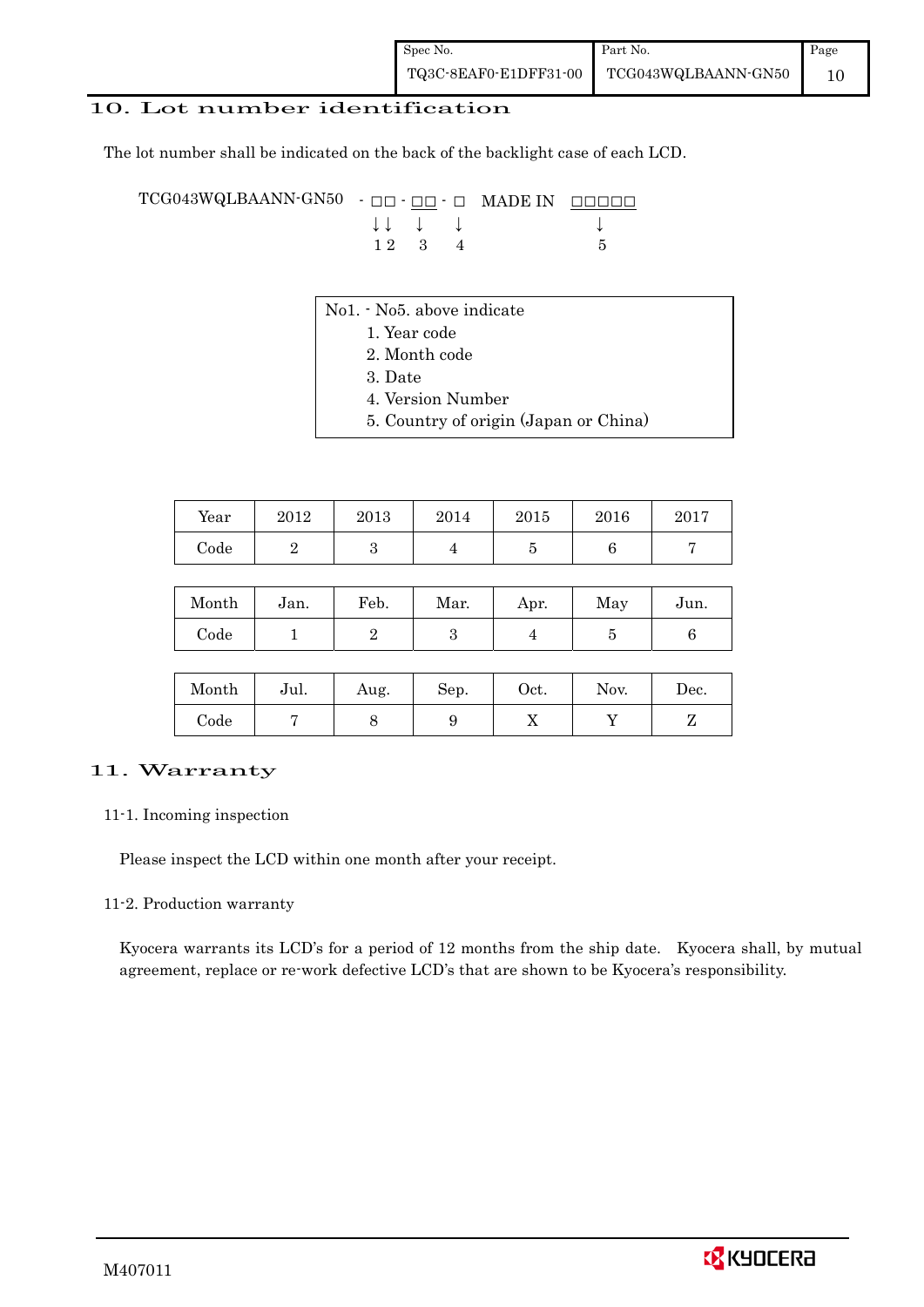#### 12. Precautions for use

- 12-1. Installation of the LCD
- 1) A transparent protection plate shall be added to protect the LCD and its polarizer
- 2) The LCD shall be installed so that there is no pressure on the LSI chips.
- 3) The LCD shall be installed flat, without twisting or bending.
- 4) A transparent protection sheet is attached to the polarizer. Please remove the protection film slowly before use, paying attention to static electricity.

#### 12-2. Static electricity

- 1) Since CMOS ICs are mounted directly onto the LCD glass, protection from static electricity is required.
- 2) Workers should use body grounding. Operator should wear ground straps.

#### 12-3. LCD operation

1) The LCD shall be operated within the limits specified. Operation at values outside of these limits may shorten life, and/or harm display images.

#### 12-4. Storage

- 1) The LCD shall be stored within the temperature and humidity limits specified. Store in a dark area, and protect the LCD from direct sunlight or fluorescent light.
- 2) Always store the LCD so that it is free from external pressure onto it.

12-5. Usage

- 1) DO NOT store in a high humidity environment for extended periods. Polarizer degradation bubbles, and/or peeling off of the polarizer may result.
- 2) The front polarizer is easily scratched or damaged. Prevent touching it with any hard material, and from being pushed or rubbed.
- 3) The LCD screen may be cleaned by wiping the screen surface with a soft cloth or cotton pad using a little Ethanol.
- 4) Water may cause damage or discoloration of the polarizer. Clean condensation or moisture from any source immediately.
- 5) Always keep the LCD free from condensation during testing. Condensation may permanently spot or stain the polarizer.
- 6) Do not disassemble LCD because it will result in damage.
- 7) This Kyocera LCD has been specifically designed for use in general electronic devices, but not for use in a special environment such as usage in an active gas. Hence, when the LCD is supposed to be used in a special environment, evaluate the LCD thoroughly beforehand and do not expose the LCD to chemicals such as an active gas.
- 8) Please do not use solid-base image pattern for long hours because a temporary afterimage may appear. We recommend using screen saver etc. in cases where a solid-base image pattern must be used.
- 9) Liquid crystal may leak when the LCD is broken. Be careful not to let the fluid go into your eyes and mouth. In the case the fluid touches your body; rinse it off right away with water and soap.

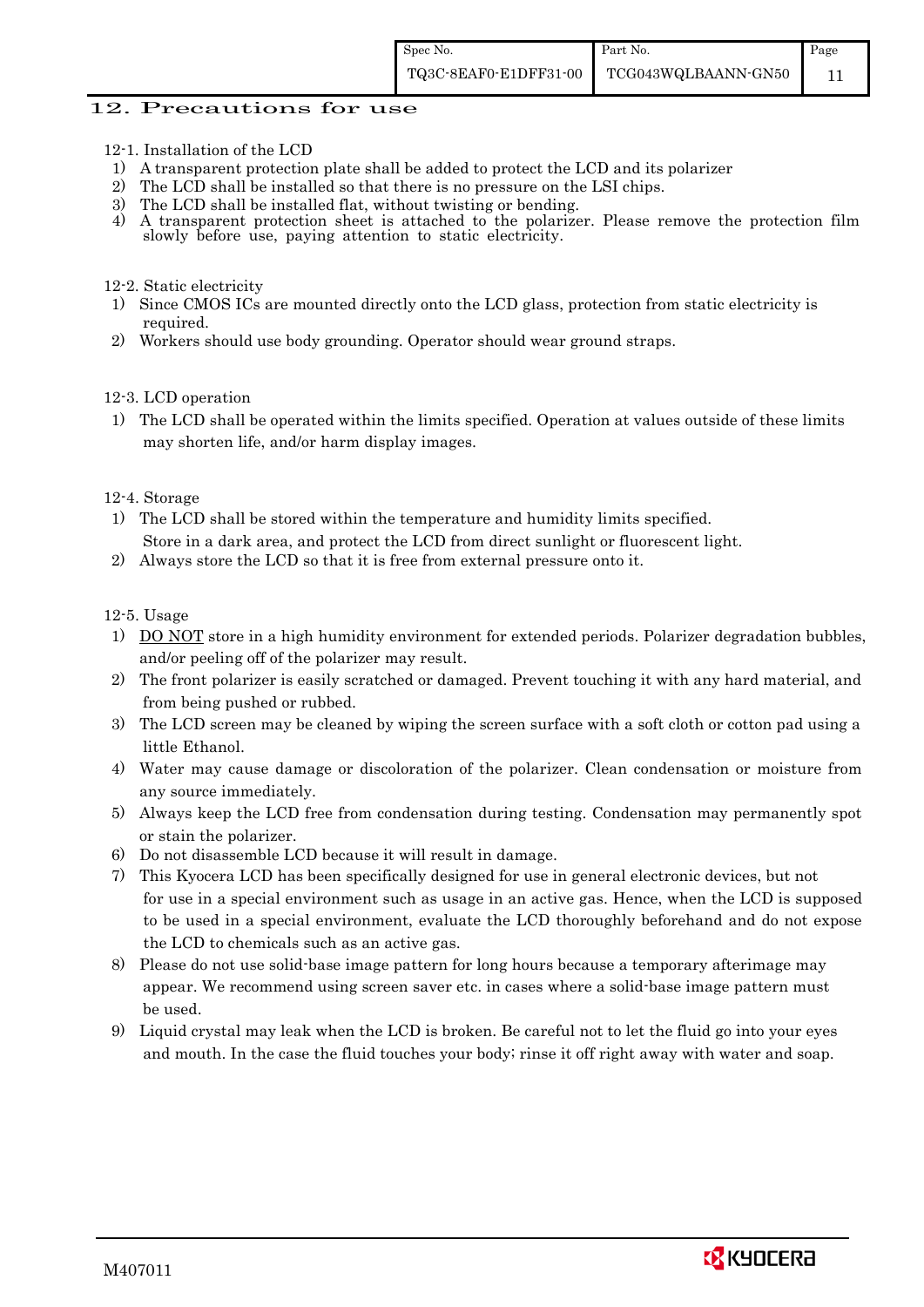## 13. Reliability test data

| Test item                            | Test condition                                                                                        | Test time |                                                            | Judgement                                                                  |
|--------------------------------------|-------------------------------------------------------------------------------------------------------|-----------|------------------------------------------------------------|----------------------------------------------------------------------------|
| High temp.<br>atmosphere             | $80^{\circ}$ C                                                                                        | 240h      | Display function<br>Display quality<br>Current consumption | $\therefore$ No defect<br>$\therefore$ No defect<br>$\therefore$ No defect |
| Low temp.<br>atmosphere              | $-30$ °C                                                                                              | 240h      | Display function<br>Display quality<br>Current consumption | $\therefore$ No defect<br>: No defect<br>$\therefore$ No defect            |
| High temp.<br>humidity<br>atmosphere | $40^{\circ}$ C 90% RH                                                                                 | 240h      | Display function<br>Display quality<br>Current consumption | : No defect<br>$\therefore$ No defect<br>$\therefore$ No defect            |
| Temp. cycle                          | $-30^{\circ}$ C<br>0.5 <sub>h</sub><br>0.5 <sub>h</sub><br>R.T.<br>$80^{\circ}$ C<br>0.5 <sub>h</sub> | 10cycles  | Display function<br>Display quality<br>Current consumption | $\therefore$ No defect<br>$\therefore$ No defect<br>$\therefore$ No defect |
| High temp.<br>operation              | $70^{\circ}$ C                                                                                        | 500h      | Display function<br>Display quality<br>Current consumption | : No defect<br>$\therefore$ No defect<br>$\therefore$ No defect            |

1) Each test item uses a test LCD only once. The tested LCD is not used in any other tests.

2) The LCD is tested in circumstances in which there is no condensation.

3) The reliability test is not an out-going inspection.

4) The result of the reliability test is for your reference purpose only. The reliability test is conducted only to examine the LCD's capability.

![](_page_14_Picture_7.jpeg)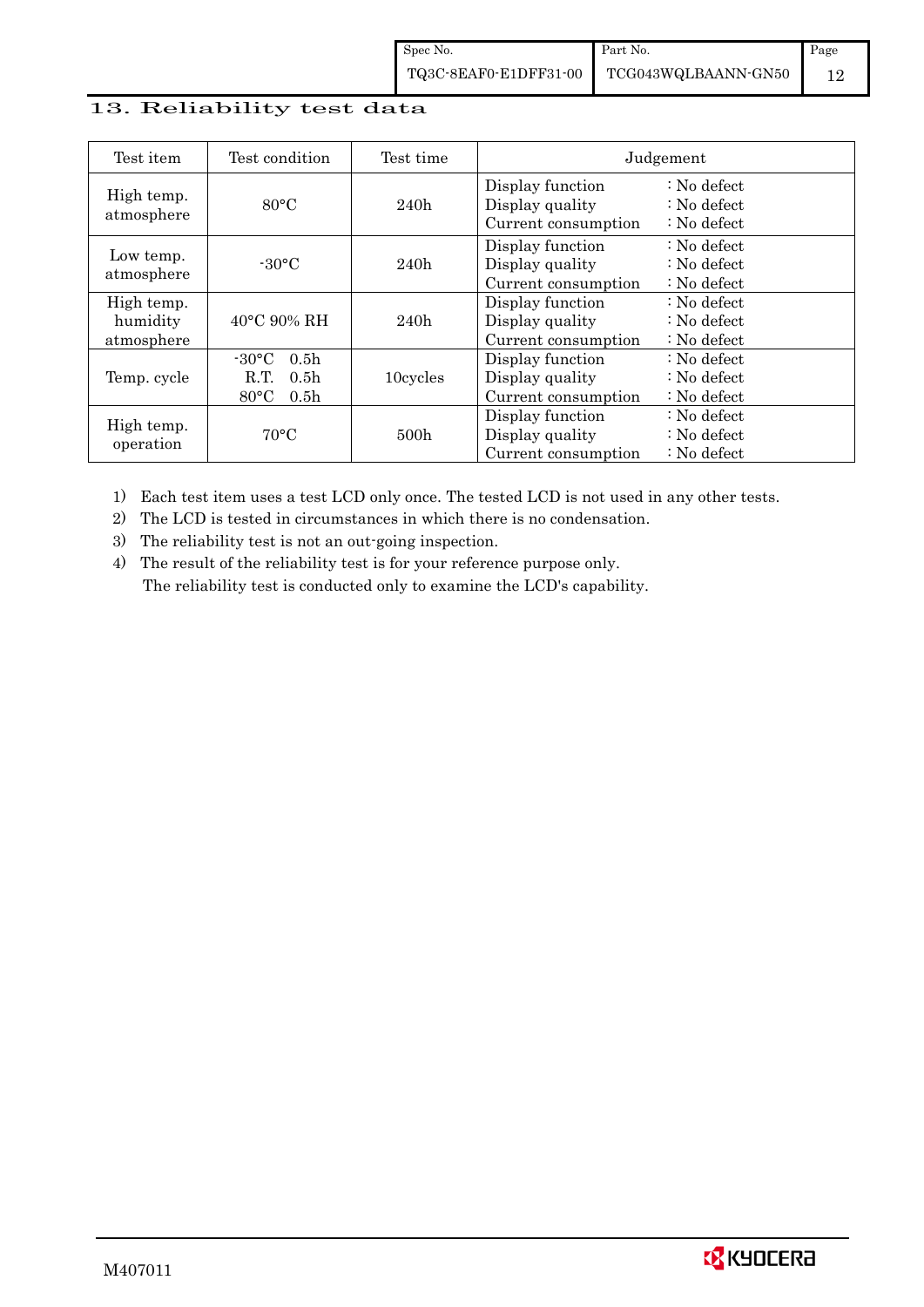![](_page_15_Figure_0.jpeg)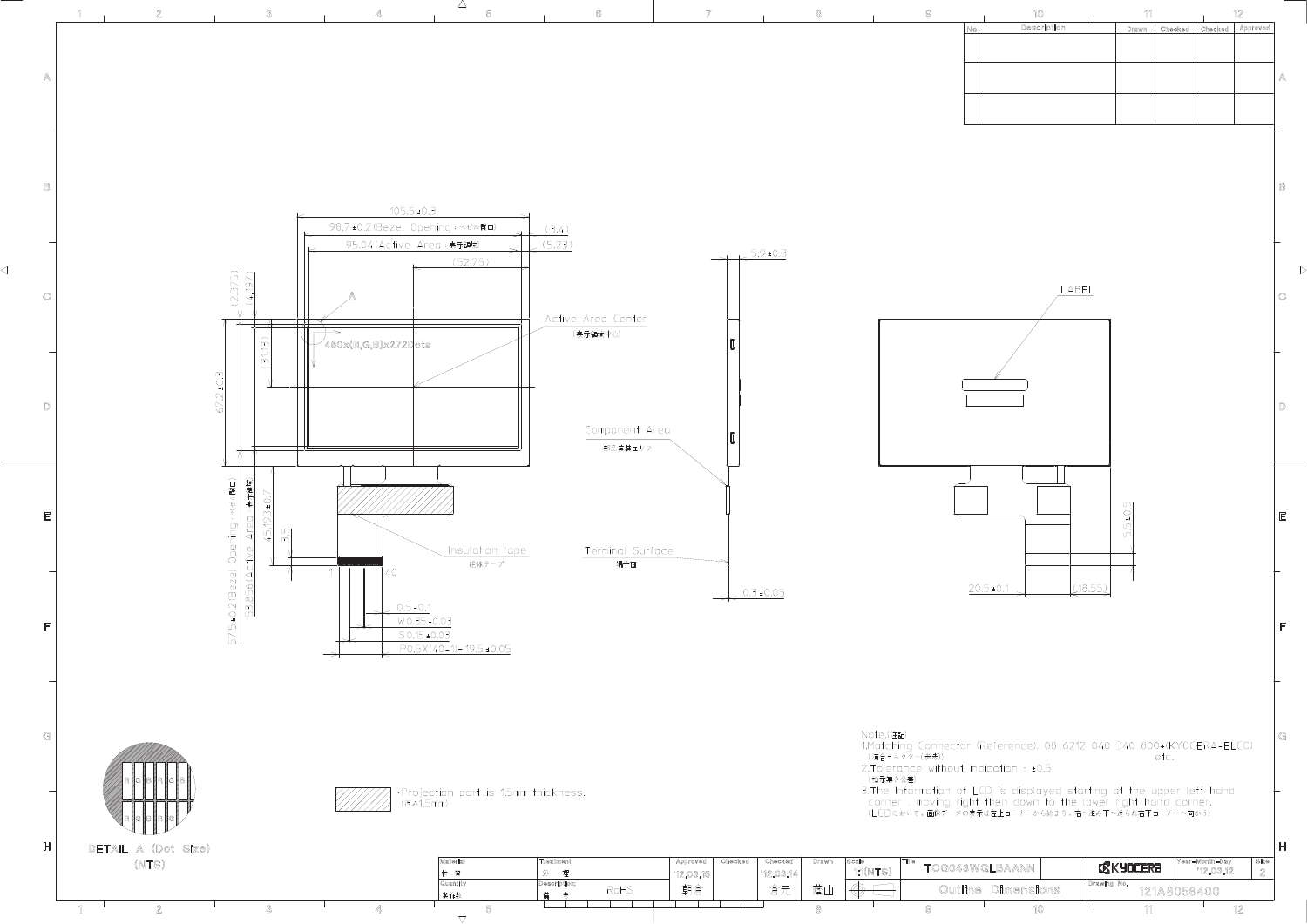![](_page_16_Figure_0.jpeg)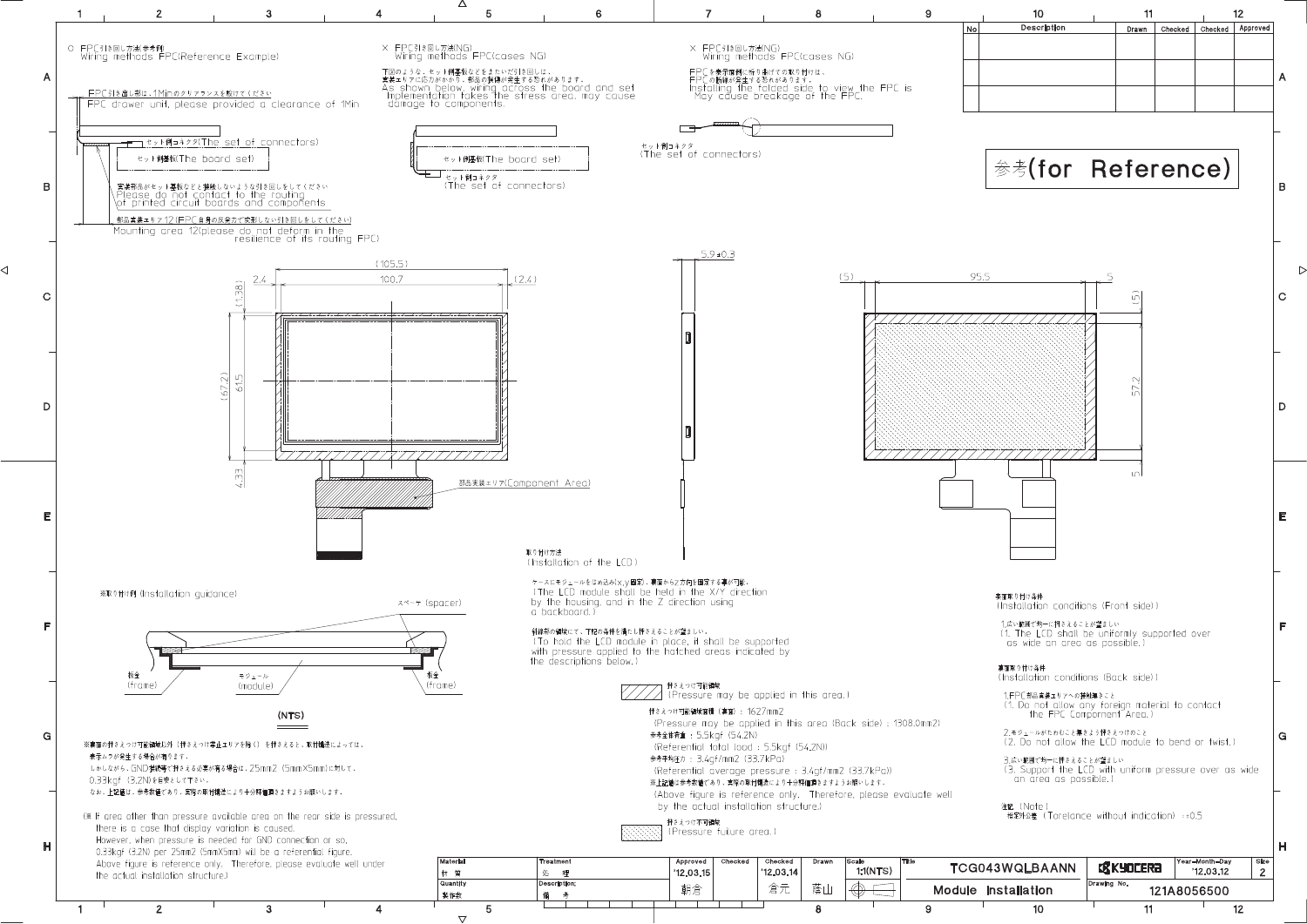| Spec No. | TQ3C-8EAF0-E2DFF31-00 |
|----------|-----------------------|
| Date     | March 28, 2012        |

## KYOCERA INSPECTION STANDARD

## TYPE : TCG043WQLBAANN-GN50

## KYOCERA CORPORATION LCD DIVISION

| Original       |                     | Designed by: Engineering dept. | Confirmed by $: QA$ dept. |         |          |
|----------------|---------------------|--------------------------------|---------------------------|---------|----------|
| Issue Date     | Checked<br>Prepared |                                | Approved                  | Checked | Approved |
| March 28, 2012 | Na kao              | H. Mori                        | M.Fritani LHamas          |         |          |

![](_page_17_Picture_5.jpeg)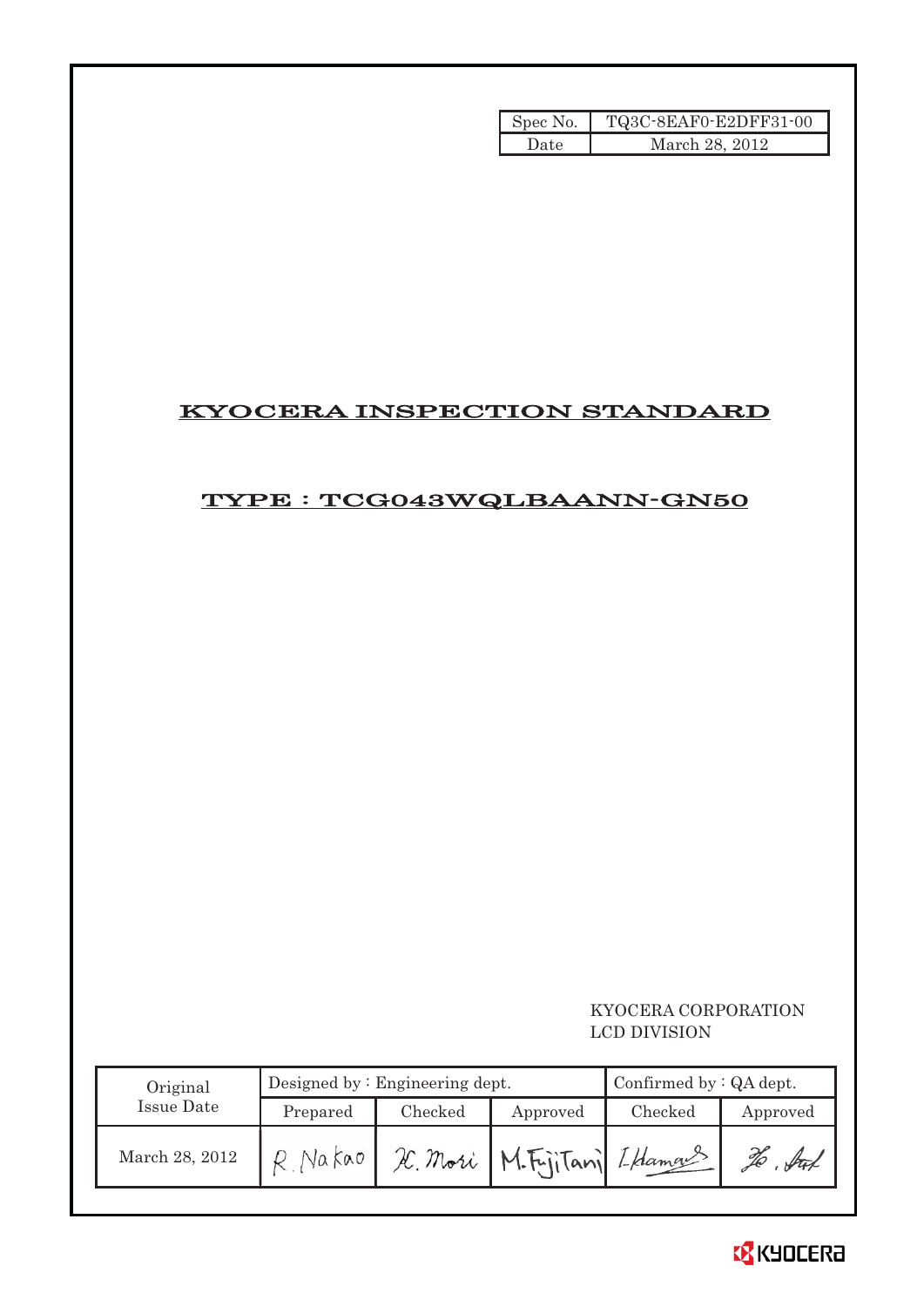| Spec No.              | Part No.         |
|-----------------------|------------------|
| TQ3C-8EAF0-E2DFF31-00 | TCG043WQLBAANN-0 |

|         | Revision record |      |          |                                 |                          |               |          |  |
|---------|-----------------|------|----------|---------------------------------|--------------------------|---------------|----------|--|
|         |                 |      |          | Designed by : Engineering dept. | Confirmed by $:QA$ dept. |               |          |  |
|         | $\rm{Date}$     |      | Prepared | $\rm Checked$                   | Approved                 | $\rm Checked$ | Approved |  |
|         |                 |      |          |                                 |                          |               |          |  |
|         |                 |      |          |                                 |                          |               |          |  |
| Rev.No. | Date            | Page |          |                                 | Descriptions             |               |          |  |
|         |                 |      |          |                                 |                          |               |          |  |
|         |                 |      |          |                                 |                          |               |          |  |
|         |                 |      |          |                                 |                          |               |          |  |
|         |                 |      |          |                                 |                          |               |          |  |
|         |                 |      |          |                                 |                          |               |          |  |
|         |                 |      |          |                                 |                          |               |          |  |
|         |                 |      |          |                                 |                          |               |          |  |
|         |                 |      |          |                                 |                          |               |          |  |
|         |                 |      |          |                                 |                          |               |          |  |
|         |                 |      |          |                                 |                          |               |          |  |
|         |                 |      |          |                                 |                          |               |          |  |
|         |                 |      |          |                                 |                          |               |          |  |
|         |                 |      |          |                                 |                          |               |          |  |
|         |                 |      |          |                                 |                          |               |          |  |
|         |                 |      |          |                                 |                          |               |          |  |
|         |                 |      |          |                                 |                          |               |          |  |
|         |                 |      |          |                                 |                          |               |          |  |
|         |                 |      |          |                                 |                          |               |          |  |
|         |                 |      |          |                                 |                          |               |          |  |
|         |                 |      |          |                                 |                          |               |          |  |
|         |                 |      |          |                                 |                          |               |          |  |
|         |                 |      |          |                                 |                          |               |          |  |
|         |                 |      |          |                                 |                          |               |          |  |
|         |                 |      |          |                                 |                          |               |          |  |
|         |                 |      |          |                                 |                          |               |          |  |
|         |                 |      |          |                                 |                          |               |          |  |
|         |                 |      |          |                                 |                          |               |          |  |
|         |                 |      |          |                                 |                          |               |          |  |
|         |                 |      |          |                                 |                          |               |          |  |
|         |                 |      |          |                                 |                          |               |          |  |
|         |                 |      |          |                                 |                          |               |          |  |
|         |                 |      |          |                                 |                          |               |          |  |
|         |                 |      |          |                                 |                          |               |          |  |
|         |                 |      |          |                                 |                          |               |          |  |
|         |                 |      |          |                                 |                          |               |          |  |
|         |                 |      |          |                                 |                          |               |          |  |
|         |                 |      |          |                                 |                          |               |          |  |
|         |                 |      |          |                                 |                          |               |          |  |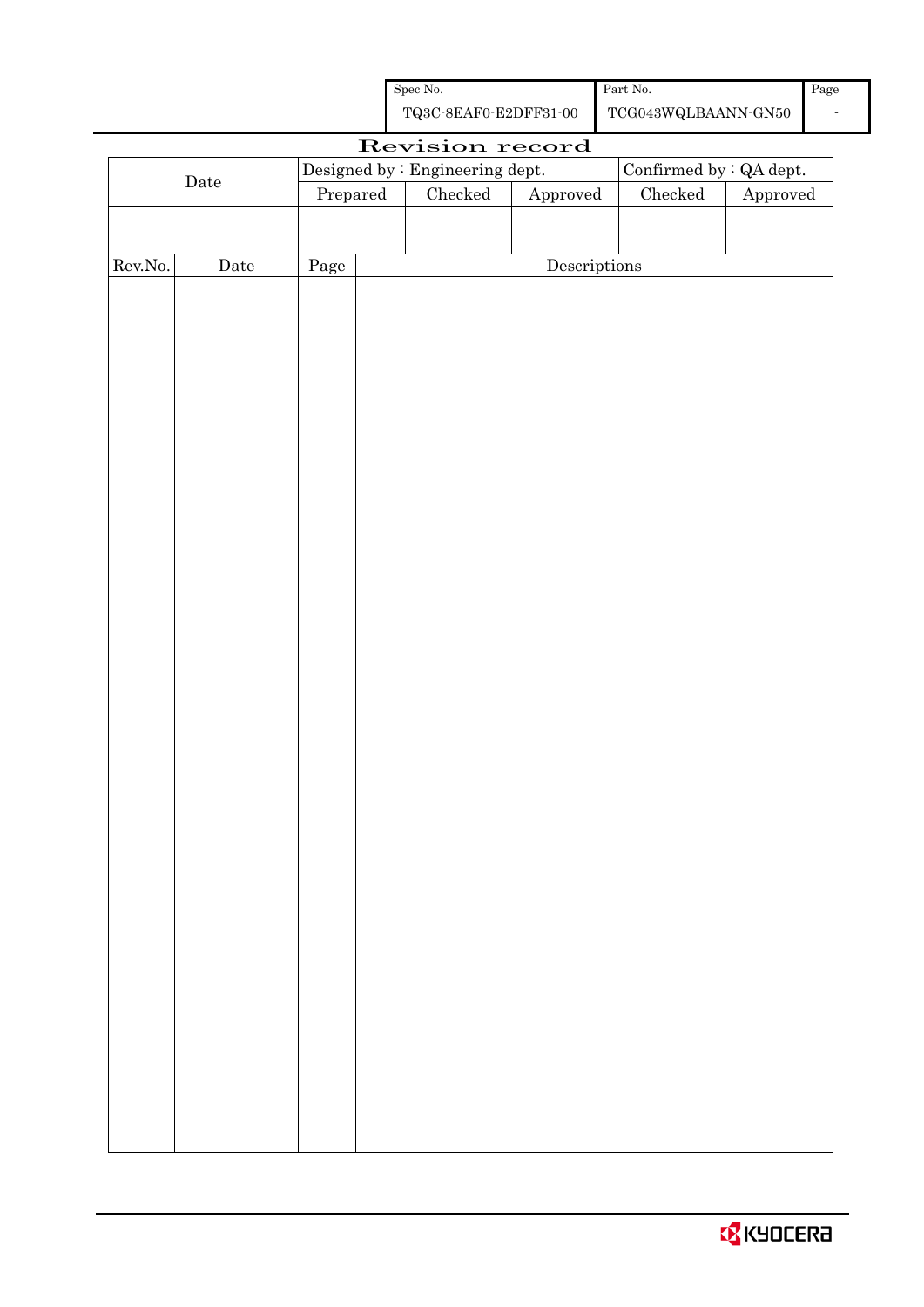Page 1

## Visuals specification

|                 |                                                                                              | Note                      |                                                                                        |  |  |  |  |
|-----------------|----------------------------------------------------------------------------------------------|---------------------------|----------------------------------------------------------------------------------------|--|--|--|--|
| General         | 1.                                                                                           |                           | Customer identified anomalies not defined within this inspection standard shall be     |  |  |  |  |
|                 | reviewed by Kyocera, and an additional standard shall be determined by mutual<br>consent.    |                           |                                                                                        |  |  |  |  |
|                 | This inspection standard about the image quality shall be applied to any defect within<br>2. |                           |                                                                                        |  |  |  |  |
|                 | the active area and shall not be applicable to outside of the area.                          |                           |                                                                                        |  |  |  |  |
|                 | Inspection conditions                                                                        |                           |                                                                                        |  |  |  |  |
|                 | 3.<br>Luminance                                                                              |                           | $\div 500$ Lux min.                                                                    |  |  |  |  |
|                 |                                                                                              | Inspection distance       | $\div$ 300 mm.<br>$: 25 + 5$                                                           |  |  |  |  |
|                 | Temperature                                                                                  |                           |                                                                                        |  |  |  |  |
|                 | Direction                                                                                    |                           | : Directly above                                                                       |  |  |  |  |
| Definition of   | Dot defect                                                                                   | Bright dot defect         | The dot is constantly "on" when power applied to the                                   |  |  |  |  |
| inspection item |                                                                                              |                           | LCD, even when all "Black" data sent to the screen.                                    |  |  |  |  |
|                 |                                                                                              |                           | Inspection tool: 5% Transparency neutral density filter.                               |  |  |  |  |
|                 |                                                                                              |                           | Count dot: If the dot is visible through the filter.                                   |  |  |  |  |
|                 |                                                                                              |                           | Don't count dot: If the dot is not visible through the                                 |  |  |  |  |
|                 |                                                                                              |                           | filter.                                                                                |  |  |  |  |
|                 |                                                                                              |                           | в<br>R                                                                                 |  |  |  |  |
|                 |                                                                                              |                           | RGBRGBRGB<br>dot defect                                                                |  |  |  |  |
|                 |                                                                                              |                           | RGBRGBRGB                                                                              |  |  |  |  |
|                 |                                                                                              | Black dot defect          | The dot is constantly "off" when power applied to the                                  |  |  |  |  |
|                 |                                                                                              |                           | LCD, even when all "White" data sent to the screen.                                    |  |  |  |  |
|                 |                                                                                              | Adjacent dot              | Adjacent dot defect is defined as two or more bright dot                               |  |  |  |  |
|                 |                                                                                              |                           | defects or black dot defects.                                                          |  |  |  |  |
|                 |                                                                                              |                           | GBRGBRG                                                                                |  |  |  |  |
|                 |                                                                                              |                           | $RG$ B $RG$ B $RG$ B                                                                   |  |  |  |  |
|                 |                                                                                              |                           | dot defect<br>$R$ G $B$ R $G$ B $R$ G                                                  |  |  |  |  |
|                 | External                                                                                     | Bubble, Scratch,          | Visible operating (all pixels "Black" or "White") and non                              |  |  |  |  |
|                 | inspection                                                                                   | Foreign particle          | operating.                                                                             |  |  |  |  |
|                 |                                                                                              | (Polarizer, Cell,         |                                                                                        |  |  |  |  |
|                 |                                                                                              | Backlight)                |                                                                                        |  |  |  |  |
|                 |                                                                                              | Appearance                | Does not satisfy the value at the spec.                                                |  |  |  |  |
|                 |                                                                                              | inspection                |                                                                                        |  |  |  |  |
|                 | Others                                                                                       | LED wires                 | Damaged to the LED wires, connector, pin, functional<br>failure or appearance failure. |  |  |  |  |
|                 | Definition                                                                                   | Definition of circle size | Definition of linear size                                                              |  |  |  |  |
|                 | of size                                                                                      |                           |                                                                                        |  |  |  |  |
|                 |                                                                                              |                           |                                                                                        |  |  |  |  |
|                 |                                                                                              |                           |                                                                                        |  |  |  |  |
|                 |                                                                                              |                           |                                                                                        |  |  |  |  |
|                 |                                                                                              |                           |                                                                                        |  |  |  |  |
|                 |                                                                                              |                           | )/2                                                                                    |  |  |  |  |

![](_page_19_Picture_6.jpeg)